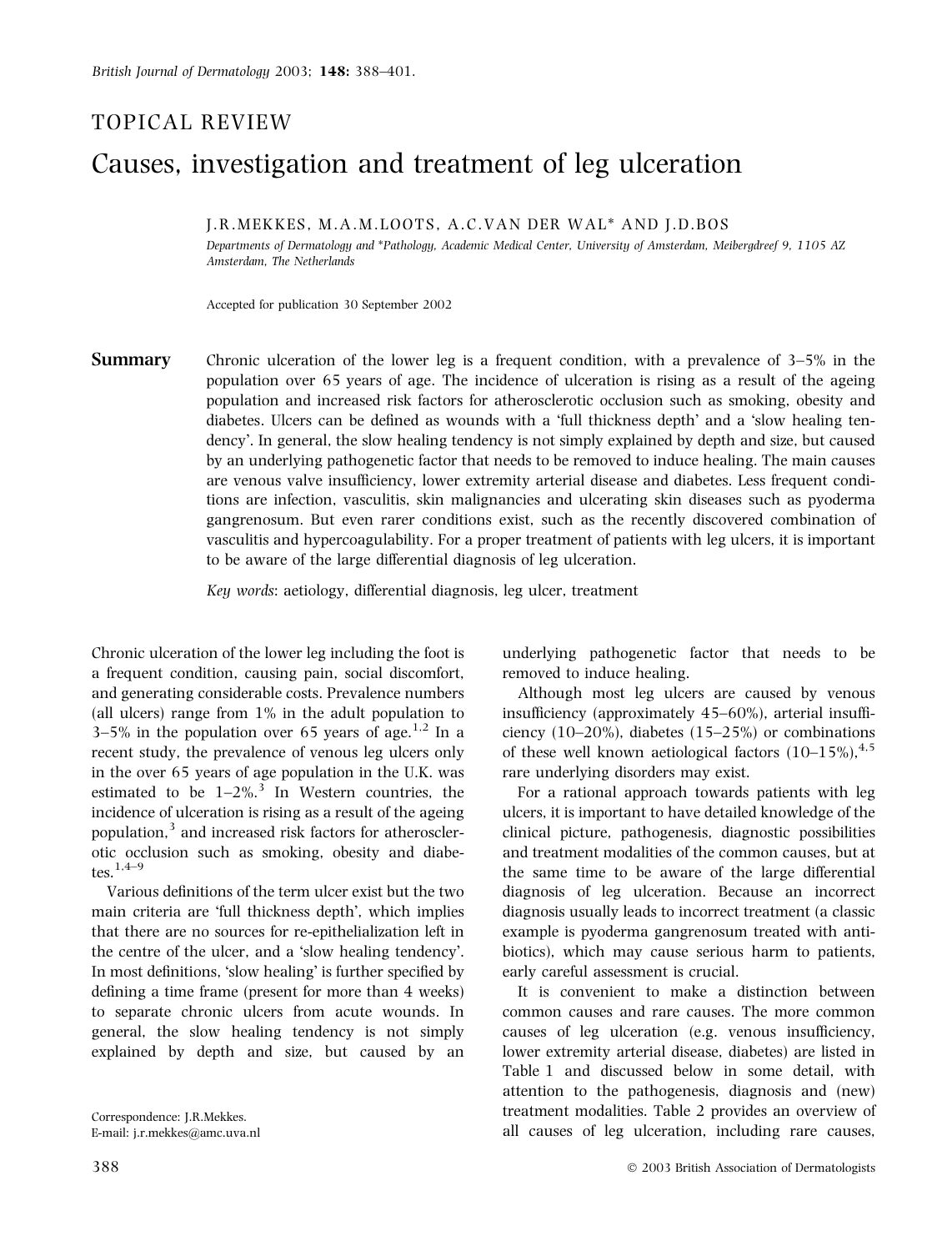#### Table 1. Common causes of leg ulceration

Venous insufficiency (post-thrombotic syndrome) Peripheral arterial disease (arteriosclerosis) Diabetes (neuropathy and ⁄ or arterial occlusion) Decubitus (pressure) Infection (mostly Streptococcus haemolyticus) Vasculitis (small vessel leucocytoclastic vasculitis)

grouped according to their main pathogenetic mechanism. Some of these entities will be discussed.

## Common causes

#### Venous insufficiency

Venous ulceration is caused by increased pressure in the venous system. The main cause of venous hypertension is insufficiency of the valves in the deep venous system and the lower perforating veins. These veins and good functioning of their valves are necessary for the return of venous blood to the heart at each contraction of the calf muscles ('the muscle pump'). Intact valves but absent muscle contraction (immobility, paresis) may also cause oedema and ulceration, a condition known as dependency syndrome. Valve insufficiency may be acquired as in post-thrombotic syndrome or caused by congenital weakness of valves or vessels. The exact pathogenetic cascade leading from valve insufficiency to ulceration is still not fully elucidated. $4$  The clinical symptoms of venous insufficiency are oedema, lipodermatosclerosis, hyperpigmentation, hyperkeratosis, and atrophie blanche preceding ulceration.<sup>6</sup> On a microvascular level, the observations are microlymphangiopathy, dilatation of larger lymph vessels, $10$  dilatation and elongation of capillaries, $11$ occlusion of capillaries by microthrombi<sup>12</sup> or white cells,<sup>13</sup> reduction of the number of functional capillaries, $10,11$  increased capillary passage, leakage of plasma proteins and even erythrocytes, leading to iron accumulation in the interstitium, partly in siderophages, fibrin deposition, and ingrowth of fibroblasts along the fibrin fibrils.<sup>12</sup> The functional alterations are reduction, reversion and stagnation of blood flow in the capillaries of prenecrotic skin, increased pressure in the capillaries, increased blood flow in the deeper stratum reticulare capillary network, increased blood flow and arteriovenous shunting near ulcers, and decreased skin oxygen pressure in areas at risk.<sup>11,14</sup> Laboratory results can indicate anaemia, elevated erythrocyte sedimentation rate, iron deficiency, zinc deficiency, decreased fibrinolytic activity, increased plasma and full blood viscosity, $15$  or clotting disorders predisposing to thrombosis. $16-18$ 

In the past, some of these observed phenomena, such as shunting of blood near ulcers, the fibrin cuff, iron accumulation, white cell accumulation, decreased fibrinolytic activity, binding of transforming growth  $factor- $\beta$  and other growth factors by macromolecules$ such as fibrin or  $\alpha$ -macroglobulin, <sup>19</sup> and various inflammatory responses to the vascular damage, were believed to be 'the final cause of venous ulceration'. To date, it is still not clear whether they represent causative factors or epiphenomena. Most authors believe that the haemodynamic changes on the microvascular level are sufficient to explain venous ulceration.11,12,15,20,21 The capillaries, originally designed as a low-pressure system, are malformed by the increased tension in the venous system, and especially by the retrograde pressure waves during calf muscle contractions in deep venous insufficiency. The capillary changes (dilatation and elongation) lead to reduction of blood flow, disturbed rheological conditions,  $15$  sludging and aggregation of cells, and finally to microthrombi formation and occlusion of capillaries. $11,12$  In addition, increased pressure in the venous system increases transendothelial and interendothelial capillary passage, resulting in a protein-rich oedema. Oedema in itself may contribute to tissue hypoxia because it simply increases the diffusion distance for oxygen around the nourishing capillaries. $14$  In the end, this results in a fibrotic and oedematous skin area where a considerable number of capillaries are missing, while those remaining are malformed and dysfunctional. The slightest trauma or infection in these areas disturbs the balance between oxygen supply and demand and a chronic nonhealing ulcer develops.

The relative frequency of venous leg ulcers is diminishing as a result of improved community care, improved prevention, diagnosis and treatment of thrombosis, and an increase in arterial ulcers.<sup>5,6,22</sup> Still, the costs associated with venous leg ulcers are considerable, approximately £200 million yearly in the U.K.,  $^{23}$  and \$1 billion in the U.S.A.,  $^{3,22,24}$  where the yearly costs for hard-to-heal ulcers may be up to \$27 500 per patient. $25$ 

The mainstay of treatment (and prevention of new ulcers) is the control of oedema by adequate compression therapy. Provided that the patients are bandaged by experienced personnel, there are no differences between nonelastic, short stretch, two-layer or multilayer compression bandages.<sup>5,26–28</sup> Because many patients have ulcers of combined aetiology, e.g. venous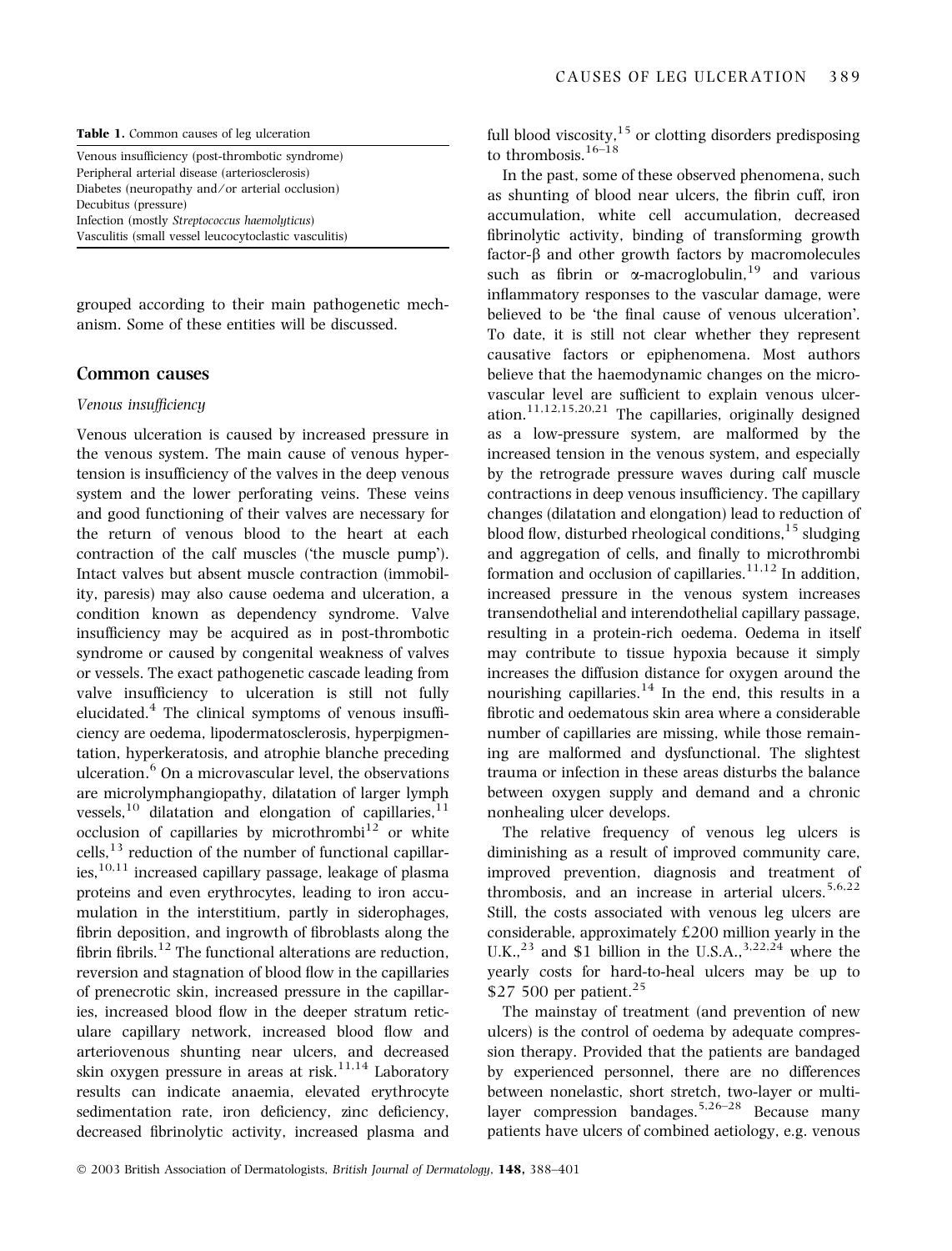#### 390 J.R.MEKKES et al.

#### Table 2. Causes of leg ulceration

Venous insufficiency and dependency Venous valve insufficiency in the deep (usually post-thrombotic) or superficial venous system Venae communicantes insufficiency Congenital hypoplasia ⁄ aplasia of venous valves Weakness of the venous wall (collagen disorders) Arteriovenous anastomosis, angiodysplasia Compression or obstruction of veins (tumours, enlarged lymph nodes, pelvic vein thrombosis) Ulcerating thrombophlebitis, ruptured varices Dependency syndrome (immobility, arthrosis, rheumatoid arthritis, paresis, paralysis, orthopaedic malformations) Arterial occlusion Peripheral arterial disease (arteriosclerosis) Arterial thrombosis ⁄ macrothromboembolism and microthromboembolism (fibrin, platelets) Fat embolism (hypercholesterolaemia, hyperlipidaemia) Detachment of cholesterol containing plaques from aorta, aneurysm or atrium (atrial fibrillation) Thromboangiitis obliterans (Buerger disease) Arteriovenous anastomosis (congenital ⁄ traumatic) Trauma, rupture, infection, vascular procedures Fibromuscular dysplasia Microcirculatory disorders Raynaud phenomenon, scleroderma Hypertension: ulcus hypertensivum (Martorell ulcer) Increased blood viscosity (increased fibrinogen level, paraneoplastic, paraproteinaemia, leukaemia) Blood transfusion reactions Physical or chemical injury Pressure (decubitus), pressure by shoes, plaster of Paris, orthopaedic appliances, compression bandages Trauma, burn wounds, freezing, electricity Röntgen damage, intra-articular injection of Yttrium-90 Chemical (corrosive agents), sclerotherapy Artificial (automutilation) Infectious diseases Erysipelas (bullosa), ecthyma, fasciitis necroticans (Streptococcus haemolyticus), ulcerating pyoderma (S. aureus), gas gangrene (Clostridium), ecthyma gangrenosum (Pseudomonas), septic embolism (Meningococcus and others), bacterial endocarditis, anthrax (Bacillus anthracis), Diphtheria (Corynebacterium diphteriae) Osteomyelitis (several microorganisms) Complications by secondary wound infections Toeweb infection Herpes, cytomegalovirus, lues maligna (lues III, gummata) Leprosy, framboesia (yaws), ulcerating cutaneous tuberculosis, lupus vulgaris, atypical mycobacteria, Buruli ulcus (Mycobacterium ulcerans), papulonecrotic tuberculid Tularaemia (Franciscella tularensis) Leishmaniasis Tropical ulcer (Bacteroides, Borrelia vincenti and other bacteria) Madura foot, Maduramycosis (eumycetoma ⁄ mycetoma), chromoblastomycosis, coccidiomycosis, sporotrichosis, granuloma trichophyticum Amoebiasis Histoplasmosis Bacillary angiomatosis Neuropathic diseases Diabetes, leprosy, alcohol neuropathy, tabes dorsalis, syringomyelia, spina bifida, paraplegia, paresis, multiple sclerosis, poliomyelitis Vasculitis Small vessel: small vessel-leucocytoclastic vasculitis, microscopic polyangiitis, Wegener granulomatosis, allergic granulomatosis (Churg– Strauss), Henoch–Schönlein purpura, essential cryoglobulinaemic vasculitis, erythema induratum Bazin, livedo reticularis, livedo vasculitis

and Sneddon syndrome Medium-sized: polyarteritis nodosa, Kawasaki disease

Large vessel: giant cell arteritis (polymyalgia rheumatica, Takayasu arteritis)

Haematological disorders

Sickle cell anaemia, other forms of anaemia, thalassaemia, hereditary spherocytosis, glucose-6-phosphate dehydrogenase deficiency, essential thrombocythaemia, thrombotic thrombocytopenic purpura, granulocytopenia, polycythaemia, leukaemia, monoclonal dysproteinaemia (Waldenström disease, myeloma), polyclonal dysproteinaemia (cryofibrinogenaemia, purpura,hyperglobulinaemia, cold agglutinins)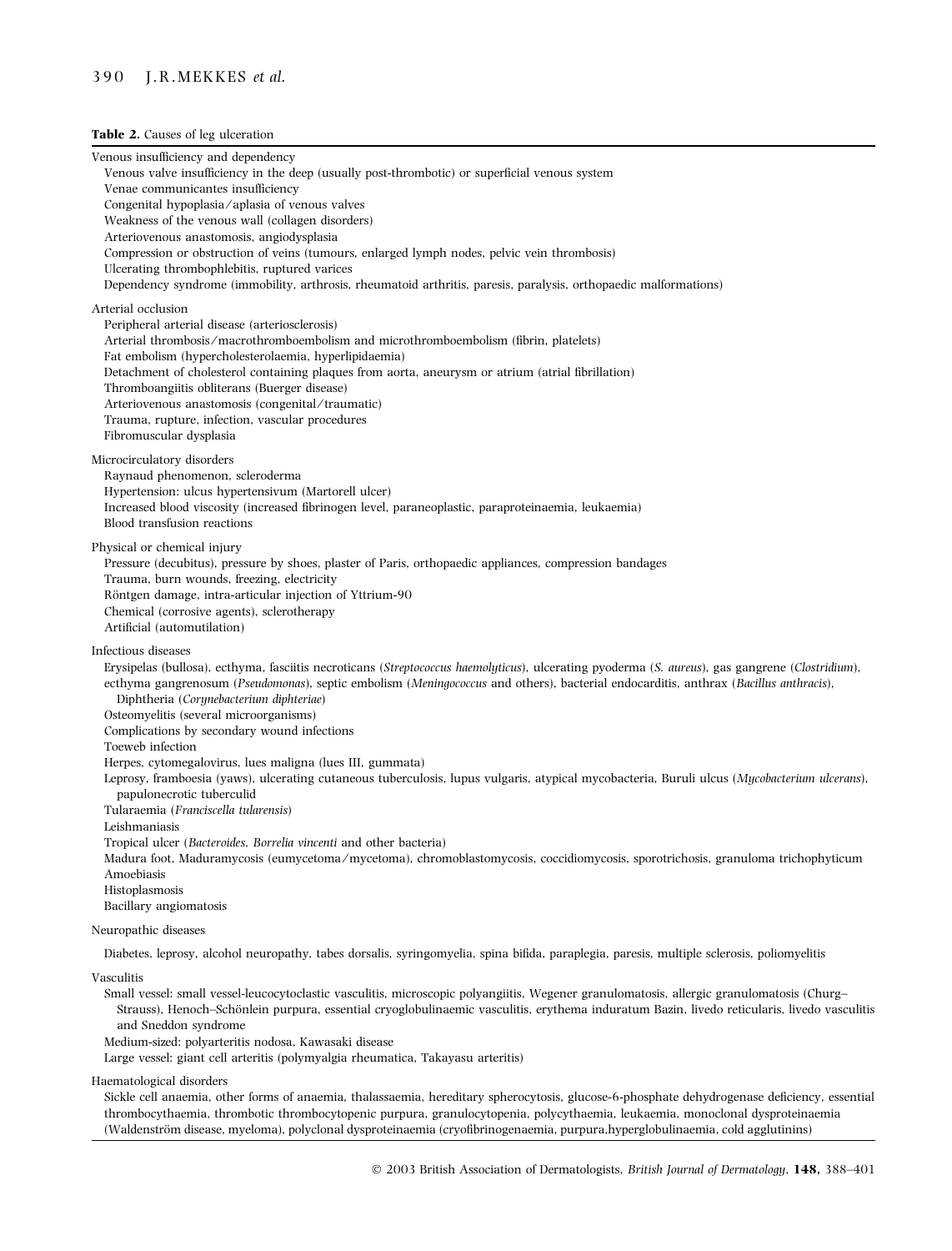#### Table 2. (Continued)

#### Clotting disorders

Factor V Leiden, lupus anticoagulant, anticardiolipin (antiphospholipid syndrome), disturbed fibrinolysis, factor XIII deficiency (may be associated with colitis ulcerosa), antithrombin III deficiency, protein C or S deficiency, Marcoumar necrosis, large haematoma, purpura fulminans, diffuse intravasal coagulation

#### Metabolic diseases

Diabetes mellitus, necrobiosis lipoidica, porphyria cutanea tarda, gout, calciphylaxis, calcinosis cutis, homocysteinuria, prolidase deficiency, hyperoxaluria

#### Ulcerating tumours

Basal cell carcinoma, squamous cell carcinoma, malignant melanoma, metastasis, pseudoepitheliomatous hyperplasia, epithelioma (Marjolin ulcer), lymphoma, leukaemia, cutaneous T-cell and B-cell lymphoma, Hodgkin disease, sarcoma, lymphosarcoma, rhabdomyosarcoma, haemangiosarcoma, lymphangiosarcoma, Kaposi and pseudo-Kaposi sarcoma

#### Ulcerating skin diseases

Pyoderma gangrenosum, pemphigoid and other bullous diseases, panniculitis, periarteritis nodosa, erythema induratum (Bazin), malignant atrophic papulosis (Degos), erythema exudativum multiforme, sarcoidosis, erythema elevatum diutinum, Behçet disease, cutaneous discoid and systemic lupus erythematosus, scleroderma, lichen planus, keratosis actinica, contact dermatitis, fat necrosis/pancreatic fat necrosis, trench foot, insect bites, lymphoedema, lipoedema, myxoedema, erythermalgia ⁄ erythromelalgia, perniosis (chilblains), haemangioma, Stewart–Bluefarb syndrome

#### Drug reactions

Steroid ulcus (intralesional injection), vaccination ulcer (BCG), halogens, ergotamin, methotrexate, hydroxyureum, paravasal injection of cytostatic and other drugs, granulocyte-colony stimulating factor

#### Miscellaneous

Corpus alienum, orthopaedic fixation materials Klinefelter syndrome Rheumatoid arthritis, Felty syndrome Ulcus phagedenicum Acro-osteopathia ulceromutilans (Bureau–Barrière) Complement C3 deficiency Langerhans cell histiocytosis TAP 1 mutation

and diabetic, or venous and arterial, it is recommended that arterial insufficiency be ruled out before applying a compression bandage, especially when elastic bandages are used. This can be done by measuring the ankle–brachial pressure index (ABPI, see below), which should be over  $0.8^{26,29}$  Especially in diabetic patients, who may have combined neuropathy and arterial insufficiency, compression therapy should be applied with caution. Simple reliance on the ABPI can produce a false sense of security as a result of noncompressible arteries due to calcification in diabetes patients.<sup>30</sup>

Surgical restoration or replacement of destroyed deep venous valves is still not a routine option.<sup>31,32</sup> Superficial incompetent veins can be ligated and/or removed, or embolized by sclerocompression therapy, but their role in the aetiology of venous leg ulcers is limited. Insufficient perforating veins, especially the lower Cockett veins are of haemodynamic importance because they transmit the high pressure to the overlying skin, and they can be ligated by (multiple) incisions or new subfascial endoscopic techniques,  $33$ but the value of this procedure in the presence of deep

venous insufficiency is doubtful. $31,32$  With the possible exception of pentoxifylline,  $6,34$  there is insufficient evidence that systemic drugs are beneficial. $23,35$  Patients with resistant or large ulcers may require hospitalization, additional wound bed preparation and skin grafting. An old-fashioned but efficient method is full-thickness autologous skin grafting, using punch biopsy grafts.<sup>36</sup> Commercially cultured allogeneic skin grafts such as Apligraf<sup> $\circ$ </sup> (Novartis, East Hanover, NJ, U.S.A.) have also been reported to accelerate healing,  $37,38$  especially in a subgroup of ulcers of long duration,<sup>38</sup> but more data are needed on cost-effectiveness, long-term results and recurrence rates.<sup>39</sup> The transplanted allogeneic cells do not survive; eventually they are replaced by the patient's own fibroblasts and keratinocytes, but the cell-seeded skin equivalents induce a healing tendency, probably through cytokine production.<sup>38</sup> For about a decade now it has been possible to culture an autologous dermal–epidermal skin equivalent from a small tissue specimen from the patient's upper leg, within  $14-21$  days.<sup>36</sup> These grafts will not be rejected, but the procedure is logistically complicated and expensive.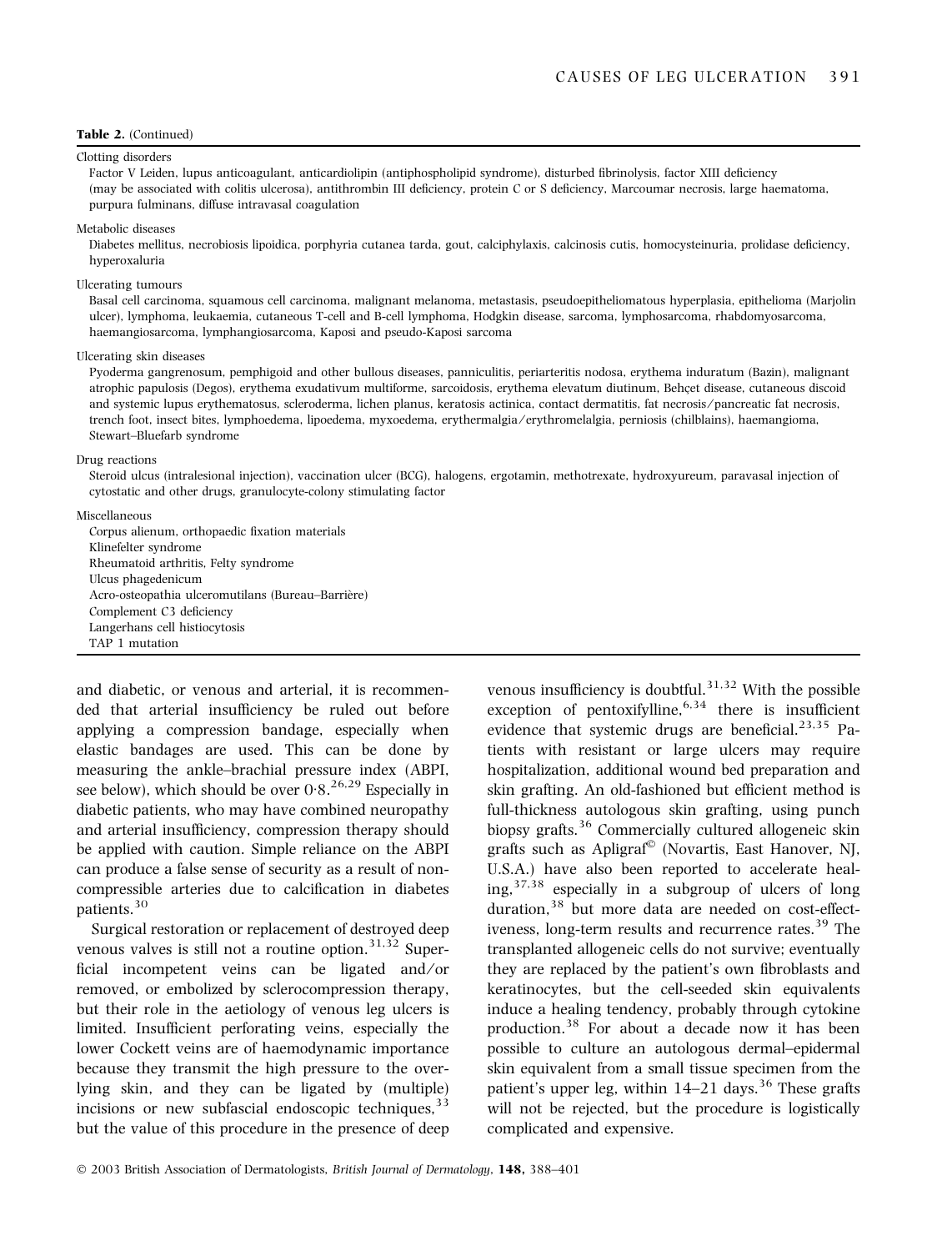#### Lower extremity arterial disease

The incidence of critical leg ischaemia is increasing.4,22,40 Risk factors for arteriosclerotic occlusion are diabetes (four- to fivefold increase of incidence of peripheral vascular disease), smoking, hyperlipidaemia, hypertension, obesity and age. Some influencing of risk factors is possible by education of the public, or by drug therapy (antihypertensive drugs, antilipaemic agents, transdermal nicotine, low-dose aspirin).7,8,41 Arteriosclerotic occlusion usually affects the entire femoropopliteal trajectory including important distal branches (arteria peronea, tibialis anterior and tibialis posterior), and may lead to extensive distal damage. It may also affect only small-sized branches, leading to limited infarction of skin and subcutaneous tissue with a relatively good prognosis. The latter variant is not detected by a routine vascular examination. Large occlusions require surgical interventions, which may be revascularization by means of bypasses using the patient's own veins or artificial vein grafts, or by means of intravascular procedures such as balloon dilatation (percutaneous transluminal angioplasty), sometimes combined with thrombolysis and the placement of stents.<sup>42</sup> The average costs of a surgical intervention for critical leg ischaemia, including all necessary measures to secure graft maintenance during a 5-year follow-up period are US\$35 000-47 000.<sup>43,44</sup> Femoropopliteal vein grafts have higher patency rates than femorocrural procedures.<sup>38</sup> Ideally, necrotic tissue can be excised in the same operation session, and in some cases, vascularized flaps can be used to close the defects. The efficacy of pharmacological treatment of existing disease with vasoactive or anticoagulative drugs is disappointing; antilipaemic agents are under investigation and may be useful. A future development, although still in the experimental phase, may be intravascular gene therapy with vascular endothelial growth factor, which may induce collateral neovascularization in inoperable ischaemic legs. $45$ 

## Diabetes

Among diabetic patients, 2–3% will develop a foot ulcer each year, 15% will develop a foot ulcer during their lifetime.9,46 The average costs per case from ulcer presentation to complete resolution may be £4730– 10 930, and up to £20 800–31 800 when amputation is required. $47,48$ 

In the classic diabetic foot, distal sensorimotor and autonomic neuropathy is the major cause, often

combined with arterial insufficiency caused by atherosclerotic occlusion of the tibioperoneal arteries, with sparing of the pedal arteries. $8,49$  Approximately 60–70% have neuropathy only, 15–20% have peripheral vascular disease only, and 15–20% have a mixture of both.<sup>50</sup> The contribution of occlusive microvascular disease in the aetiology of diabetic foot ulcers has not been confirmed by histology, vascular casting or vascular resistance studies and therefore seems to be a misconception. $51$  The frequency and severity of wound infection is increased in diabetes, which may be related to high glucose levels or impairment of granulocytic function and chemotaxis.<sup>52</sup> In addition, there seems to be prolonged inflammation, impaired neovascularization, decreased synthesis of collagen, an abnormal pattern of synthesis of extracellular matrix proteins, and decreased fibroblast proliferation.<sup>53</sup>

The main principles of treatment are relief of any pressure at the wound site, aggressive surgical debridement, adequate control of infection (beware of osteomyelitis), arterial reconstruction if necessary, and strict control of glucose levels. Pressure relief may be accomplished by total contact casting, which is the most extensively studied technique,<sup>54</sup> orthopaedic shoes or bed rest. Debridement of devitalized tissue at frequent intervals has been shown to heal neuropathic ulcers more rapidly.<sup>55</sup> There are few data to support the use of enzymatic or other non-surgical debridement strategies. Mild infections can be treated with oral antibiotics (e.g. flucloxacillin, clindamycin, amoxicillin–clavulanate, cefalexin, ciprofloxacin, or combinations, such as clindamycin + ciprofloxacin). Severe infections may require high-dose intravenous antibiotics (e.g. ceftazidime, imipenem–cilastatin, piperacillin– tazobactam, vancomycin, flucloxacillin + gentamicin, and many other combinations).

If the standard measures fail, some benefit may be derived from new therapeutic options such as recombinant human growth factors, bioengineered skin substitutes.<sup>56</sup> dressings made of extracellular matrix molecules such as collagen or hyaluronic acid, and a variety of synthetic dressings.<sup>57</sup> Although there is no evidence that any specific dressing type accelerates the healing process.  $54$  the beneficial effect of a moist wound environment has been well established. Randomized controlled clinical trials with growth factors in diabetic ulcers have shown efficacy of topically applied plateletderived growth factor  $BB$ ,  $58$  and granulocyte-colony stimulating factor.<sup>59</sup> The main effect of biological skin substitutes is to promote wound healing by stimulating the host to produce various cytokines. Dermagraft<sup>©</sup>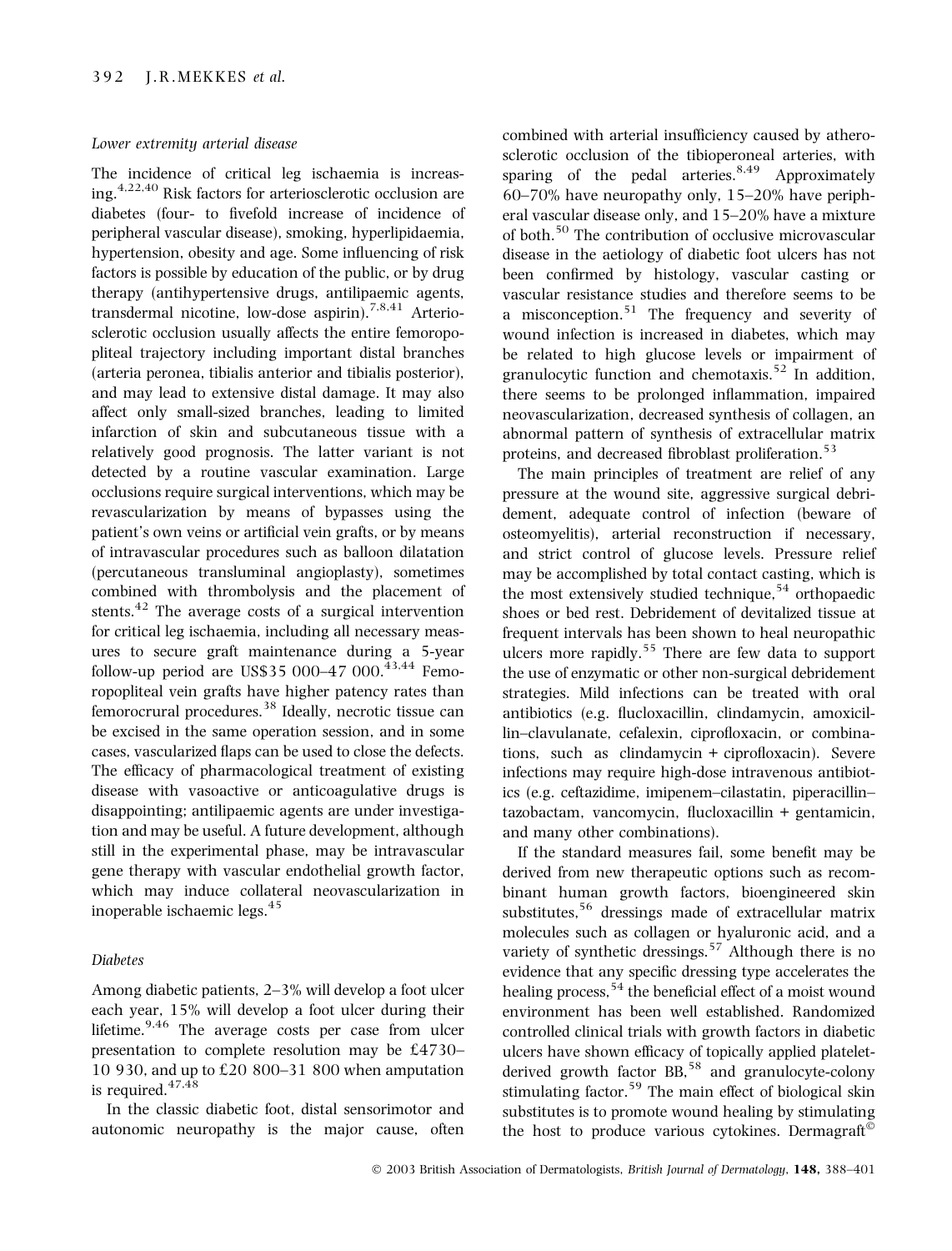(Smith & Nephew, York, U.K.), a bioabsorbable polyglactin mesh seeded with cultured neonatal dermal fibroblasts, induced healing in 50% of diabetic ulcers after 8 weeks of treatment, vs.  $7.7\%$  in the control group;<sup>60</sup> however, no significant differences in ulcer recurrence rates were noted.<sup>60</sup> Apligraf<sup>®</sup> (Novartis), an allogeneic bilayered cultured skin equivalent, applied for 4 weeks, achieved complete wound healing at 12 weeks in 56% of patients with diabetic foot ulcers, vs.  $38\%$  in the control group.<sup>61</sup>

Recent research indicates that the incidence of both vascular and neurological complications of diabetes can be significantly reduced when intensified insulin therapy maintains blood glucose concentrations at near-normal levels.57,62 Significant steps are undertaken towards fully automatic control of glucose levels by an implantable artificial pancreas.<sup>63</sup> Management of dyslipidaemia also deserves attention, and finally, patient education increases awareness of potential hazards (pressure, minor skin trauma) and reduces infection and ulcer recurrence.

#### Decubitus

Pressure ulcers develop when soft tissue is compressed between a bony prominence and an external surface for a prolonged period of time. Risk sites are the heel and malleoli, followed by the sacral and trochanter areas. It usually occurs in hospitalized patients that are temporarily or permanently unable to change their position due to circumstances such as general anaesthesia, sedation, coma, paresis/spinal injury or fractures. Additional risk factors are incontinence, bad nutritional state, increased body temperature, diabetes, peripheral arterial diseases and age. $64,65$  Decubitus can be divided into four stages, depending on the extent of tissue damage: stage I, nonblanchable erythema; stage II, partial thickness loss of skin layers (blister, abrasion); stage III, full thickness loss exposing subcutaneous fat (superficial ulcer); stage IV, exposed muscle or bone (deep ulcer or necrosis). $^{22}$ 

The prevalence of pressure ulcers ranges from  $6.8-$ 14.6% in home care settings and  $5.1-15.6$ % in general hospitals, to  $25-41\%$  in geriatric nursing homes.<sup>64,66</sup> The costs generated by decubitus ulcers are enormous. Rough estimates indicate that the annual costs of pressure sore treatment in the U.K. are about £150 million.<sup>22</sup> Obviously, maximum attention should be given to preventive measures. It is generally recommended to have a decubitus protocol available to all staff which contains a validated scale for risk assessment.

Depending on the risk assessment, preventive measures can be taken varying from frequent inspection, general measures to diminish pressure (spreading the body weight over an area as large as possible), frequent changes of position, and the use of special foam or air chamber mattresses, low-air-loss systems or air-fluidized mattresses.<sup>65</sup> Ulcer treatment consists of surgical removal of necrotic tissue, followed by the repeated application of dressings (saline soaked gauzes, hydrogels, hydrocolloids and many others) that further remove debris and induce granulation tissue formation.

#### Infectious diseases

Some microorganisms can cause tissue necrosis, such as the notorious  $\beta$ -haemolytic *Streptococcus pyogenes*. This bacteria causes a range of severe clinical symptoms varying from erysipelas, punched-out ulcers (ecthyma), deep cellulitis, to fasciitis necroticans, sepsis and multiorgan failure. Immediate high-dose antibiotic treatment is necessary, with special attention to the possibility of combined infections with Staphylococcus aureus and anaerobic species.

All chronic wounds are secondarily contaminated with bacteria, but in most cases, with the exception of the microorganisms listed in Table 2, they are not of pathogenetic importance. Wound cultures are often routinely performed, but give only information about the bacterial flora in the superficial layers. The decision to prescribe systemic antibiotics should be based on the combination of culture results and clinical criteria, such as signs of infection (fever, erythema, calor). In osteomyelitis, a common complication of neuropathic ulcers, efforts should be made to obtain representative cultures from the bone or deepest tissue layers, prior to antibiotic treatment, which should be given in high doses, preferably parenterally, and for at least 6 weeks. $67$  The diagnosis has become easier after the introduction of labelled leucocyte scanning and especially, magnetic resonance imaging.

Acquired immune deficiency due to human immunodeficiency virus (HIV)-infection reintroduced ulcerative conditions that were thought to be eradicated, such as tertiary lues and ulcerating tuberculosis, and may be associated with atypical, large ulcers caused by herpes simplex or cytomegalovirus. In addition, bacillary angiomatosis, caused by Rochalimae species, and histoplasmosis must be included in the differential diagnosis of ulcerations occurring in HIV disease.<sup>68,69</sup> Increased world travel has brought tropical ulcerating infections to Western countries, especially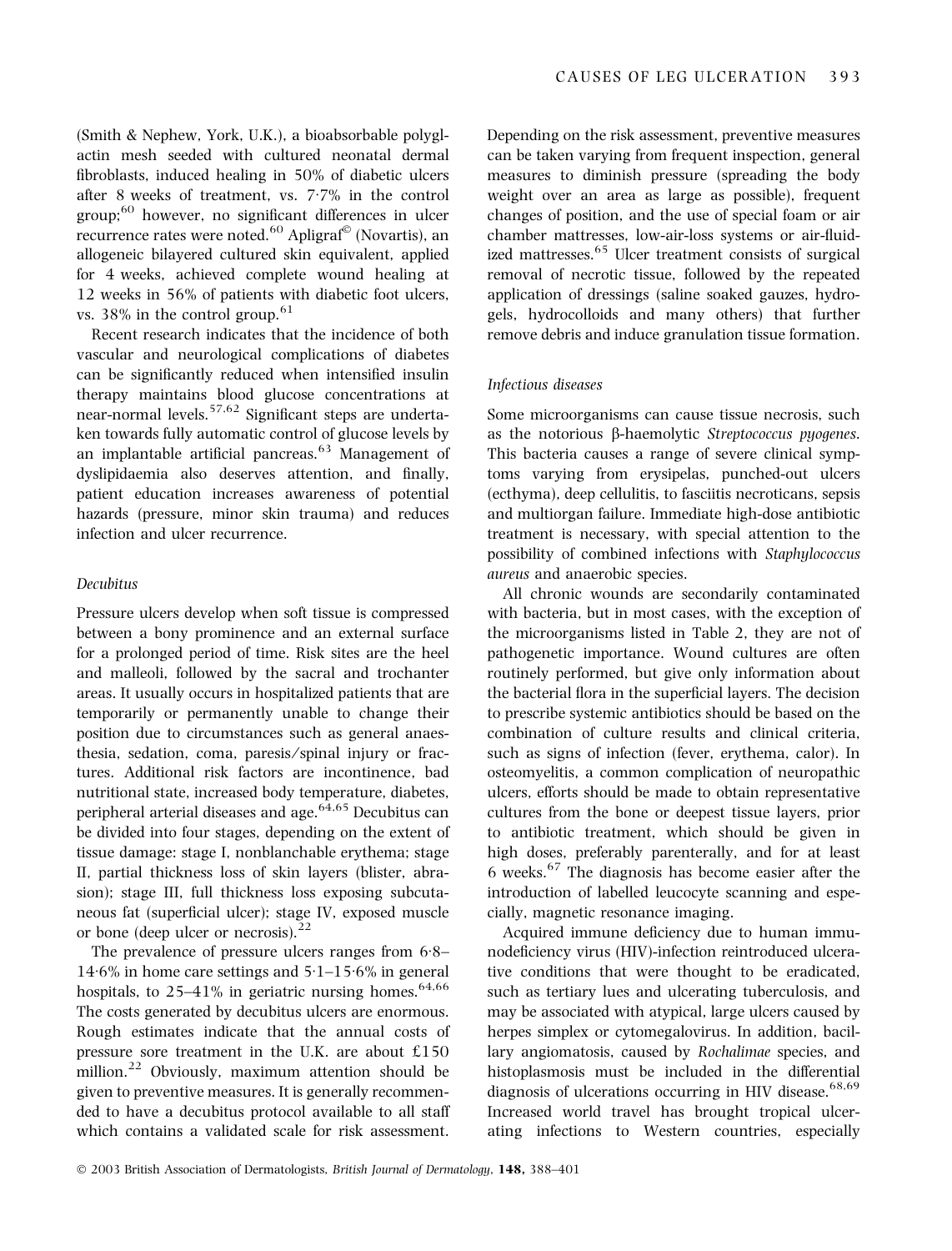Leishmaniasis, but also atypical mycobacteria, ulcus tropicum70 and deep mycotic infections.

#### Vasculitis

Vasculitis denotes a heterogeneous group of diseases characterized by inflammatory vessel damage. Several subdivisions can be made, based on vessel size (large vessel, medium-sized, small vessel), infiltrate type (polymorphonuclear, mononuclear, granulomatous) or clinical presentation.<sup>71</sup> Cutaneous vasculitis may present as purpura, erythema, urticaria, noduli, bullae, or skin infarction leading to ulceration. Cutaneous ulceration is usually caused by medium-sized to small vessel leucocytoclastic vasculitis.<sup>72</sup> Persistent or progressive ulceration due to histologically confirmed vasculitis is an indication for immunosuppressive therapy.

Ulcerating vasculitis may be caused by antineutrophil cytoplasmic antibodies (ANCA), autoantibodies against antigens in neutrophils, such as myeloperoxidase and proteinase 3 (PR3). Using indirect immunofluorescence techniques, ANCA can be detected in a perinuclear pattern (often antimyeloperoxidase) or a cytoplasmic pattern (often anti-PR3). They were first identified in Wegener granulomatosis, later also in other types of small vessel vasculitis, now classified as ANCA-associated vasculitides (Wegener disease, microscopic polyarteritis, idiopathic glomerulonephritis and Churg–Strauss syndrome).73,74

# Rare causes

## Hypertension and ulcus hypertensivum Martorell

Hypertension is a known risk factor for atherosclerotic occlusion. In addition, antihypertensive drugs (betablockers) may interfere with wound healing due to peripheral vasoconstriction.<sup>75</sup> A rare condition exists called Martorell ulcer (Fig. 1), seen in patients with prolonged, severe or suboptimally controlled hypertension.<sup>76</sup> The ulceration is secondary to tissue ischaemia caused by increased vascular resistance. The ulcers are usually located at the lower limb, above the ankle region, contain black necrosis and are extremely painful. By definition, the distal arterial pulsations are normal, and the diagnosis is made by histological examination, which shows concentric intima thickening and marked hypertrophy of the media of small-sized and medium-sized arteries, and by exclusion of other conditions that may cause



Figure 1. (a) Ulcus hypertensium (Martorell). (b) Histology: narrow lumen and hypertrophy of the media of a small-sized artery (Elastica van Gieson stain, original magnification  $\times$  40).

ulceration in this area. The differential diagnosis consists of arteriosclerotic occlusion of small-sized arteries, diabetic angiopathy, vasculitis, thromboembolic occlusion (e.g. in atrial fibrillation) and pyoderma gangrenosum. Treatment consists of reducing hypertension, avoiding beta-blockers, adequate control of pain, and local wound care.

#### Felty syndrome

Felty syndrome (Fig. 2), defined by the triad of rheumatoid arthritis, splenomegaly and neutropenia, is associated with skin ulcers, probably caused by vasculitis. In general, the incidence of leg ulcers in rheumatoid arthritis is slightly increased.<sup>77,78</sup> In a minority of patients the ulceration is caused by vasculitis; other explanations are venous insufficiency and dependency (impairment of the venous pump caused by immobility and ankle joint dysfunction), deformities, trauma, ill-fitting shoes (pressure), neuropathy, coexisting arterial insufficiency or pyoderma gangrenosum.<sup>78</sup> If vasculitis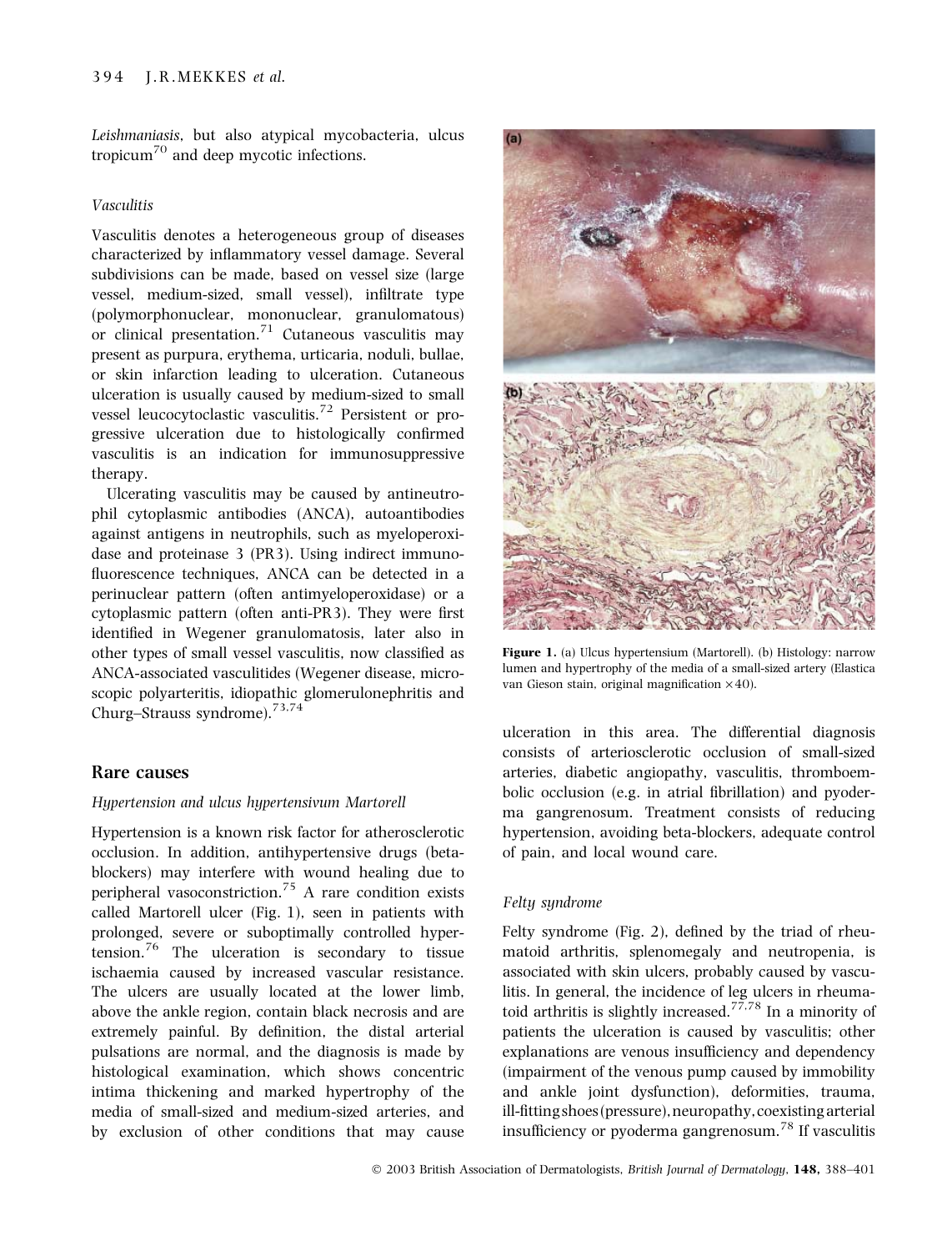

Figure 2. Vasculitis ulcer in a patient with Felty syndrome.

can be confirmed histologically, immunosuppressants are indicated.

## Raynaud phenomenon and scleroderma

Patients with Raynaud phenomenon or scleroderma may develop painful ulcerations at the acra of the fingers and toes. The exact pathogenesis is unknown, but microvascular damage, associated with increased serum levels of endothelial adhesion molecules and endothelium-associated cytokines plays an important role.<sup>79</sup> In scleroderma, ulceration is more severe (sometimes leading to gangrene and amputation of digits) and may occur at other regions of the body. Infection and osteomyelitis are common complications. Treatment consists of preventive measures, local wound care, antibiotics if necessary, and vasodilating drugs such as nifedipine, angiotensin-converting enzyme inhibitors, or intravenous prostacyclin may be tried.<sup>80</sup>

# Haematological disorders

Several forms of anaemia (sickle cell anaemia, thalassaemia, hereditary spherocytosis, glucose-6-phosphate dehydrogenase deficiency) have been associated with lower leg ulceration. In sickle cell anaemia, an increased number of activated endothelial cells has been found in the circulation, and it is hypothesized that an interaction between sickle cells and endothelial cells causes increased expression of endothelial cell adhesion molecules, which promotes thrombotic vasoocclusion.<sup>81</sup> In addition, in the other haematological conditions (e.g. essential thrombocythaemia, thrombotic thrombocytopenic purpura, polycythaemia, leukaemia, dysproteinaemia), microvascular thrombosis is the most likely pathogenetic factor.

# Clotting disorders

Hypercoagulable disorders may cause ulceration, either indirectly as a consequence of venous thrombosis, or directly by thrombus formation in small arteries,  $\frac{a_1}{b_1}$  arterioles, capillaries or venules.<sup>82,83</sup> A growing number of hereditary or acquired conditions predisposing to thrombosis have been identified (Table 2), such as the antiphospholipid syndrome, deficiency of antithrombin III, protein  $C$  or protein  $S$ ,  $84$  or abnormal clotting factors (factor V Leiden, factor II mutant).<sup>16,17,83</sup> It is not the laboratory abnormalities, but the specific clinical picture that determines whether a patient should be treated with anticoagulant drugs.

## Combinations of vasculitis and clotting disorders

This combination (Figs 3 and 4) may be more frequent than the current literature suggests. The two rare conditions together predispose for necrosis. Vasculitis damages the vascular wall, but does not always lead to ulceration. An additional hypercoagulable state may lead to extensive microvascular thrombi formation. For factor V Leiden such a sequence of events is likely. The vascular damage initiates the coagulation cascade, prothrombin is converted to thrombin, and thrombin activates factors V and VII. Coagulation is normally controlled by circulating antithrombin III, and locally by thrombomodulin, which is present on endothelial cells and binds thrombin (Fig. 5). The thrombin– thrombomodulin complex activates protein C. Activated protein C (and protein S) inactivates factors Va and VIIa, but the mutant factor V Leiden ( $506R \rightarrow 506Q$ ) is resistant to inactivation by protein C. As a consequence, the local protection mechanism against thrombosis does not work adequately.

# Hydroxyurea ulcer

Hydroxyurea is a cytostatic drug used in chronic myeloproliferative disorders. A rare complication is the development of painful ulcers (Fig. 6), usually localized on the malleoli.<sup>85</sup> The ulcers do not develop immediately; there may be an interval of 2–15 years between the start of hydroxyurea treatment and the first ulceration. The ulcers are very therapy resistant, and often it is necessary to discontinue hydroxyurea treatment.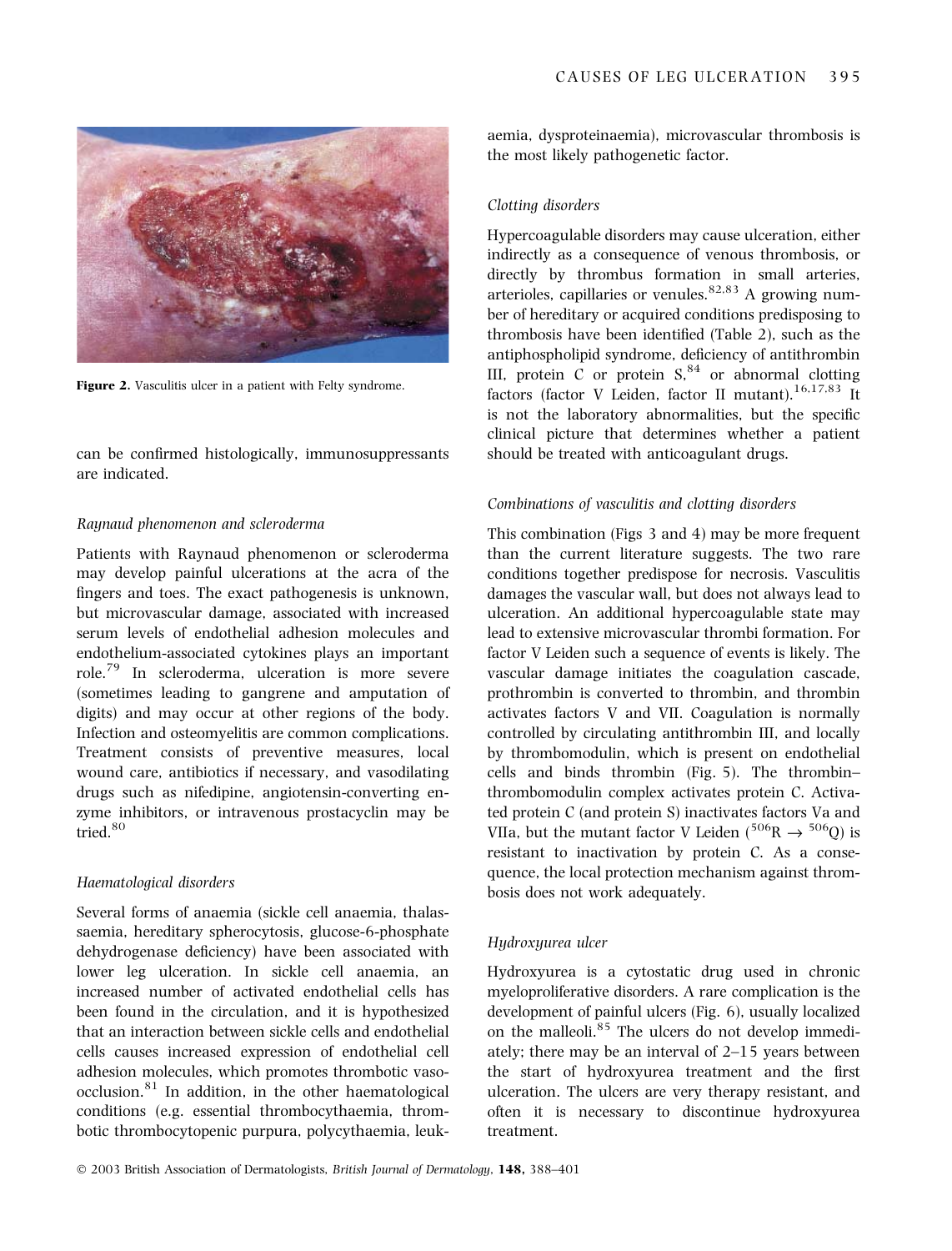

Figure 3. (a) Leucocytoclastic vasculitis in combination with factor V Leiden. (b) Histology: microvascular occlusion by platelet-rich thrombi (CD61 staining for thrombocytes, original magnification  $\times$ 40).



Figure 4. (a) Antineutrophil cytoplasmic antibody (myeloperoxidase) associated vasculitis combined with factor V Leiden. (b) Histology: iron deposition and reactive angioendotheliomatosis (haematoxylin and eosin, original magnification  $\times 40$ ).

## Antiphospholipid syndrome

This rare syndrome is characterized by the presence of circulating autoantibodies against phospholipid compounds. It is associated with an increased risk for venous or arterial thrombosis, thrombocytopenia and habitual abortus. The cutaneous symptoms (ulceration, livedo reticularis, acrocyanosis, Raynaud phenomenon, capillaritis and thrombophlebitis) can all be explained by vascular thrombosis. The two most frequently found antibodies are lupus anticoagulant and anticardiolipin. The presence of lupus anticoagulant (Fig. 7) is often accompanied by a prolonged prothrombin time and activated partial thromboplastin time, hence the confusing term anticoagulant, but it is associated with an increased risk for thrombosis.18,86 Antiphospholipids have been found in a growing number of diseases, especially autoimmune diseases (systemic lupus erythematosus, autoimmune thrombocytic purpura and haemolytic anaemia, rheumatoid arthritis, Sjögren syndrome, giant cell arteritis,

dermatomyositis, Behçet disease, polyarteritis nodosa), malignancies, haematological disorders (myelofibrosis, von Willebrand disease, paraproteinaemia), infections (lues, lepra, tuberculosis, mycoplasma, borreliosis, HIV, endocarditis, hepatitis) and neurological disorders (Sneddon syndrome, myasthenia gravis, multiple scler- $\cos$ sis).<sup>86</sup>

#### Malignancies

Many tumour types (Table 2), including metastases, may present with skin ulceration as the first symptom. The two most frequent ulcerating tumours of the skin are basal cell carcinoma (ulcus rodens) and squamous cell carcinoma, which may occur anywhere on the body, with a preference for sun-exposed skin. Malignancies (predominantly squamous cell carcinoma, sometimes fibrosarcoma) can also develop secondarily in chronic leg ulcers, especially in ulcers of longer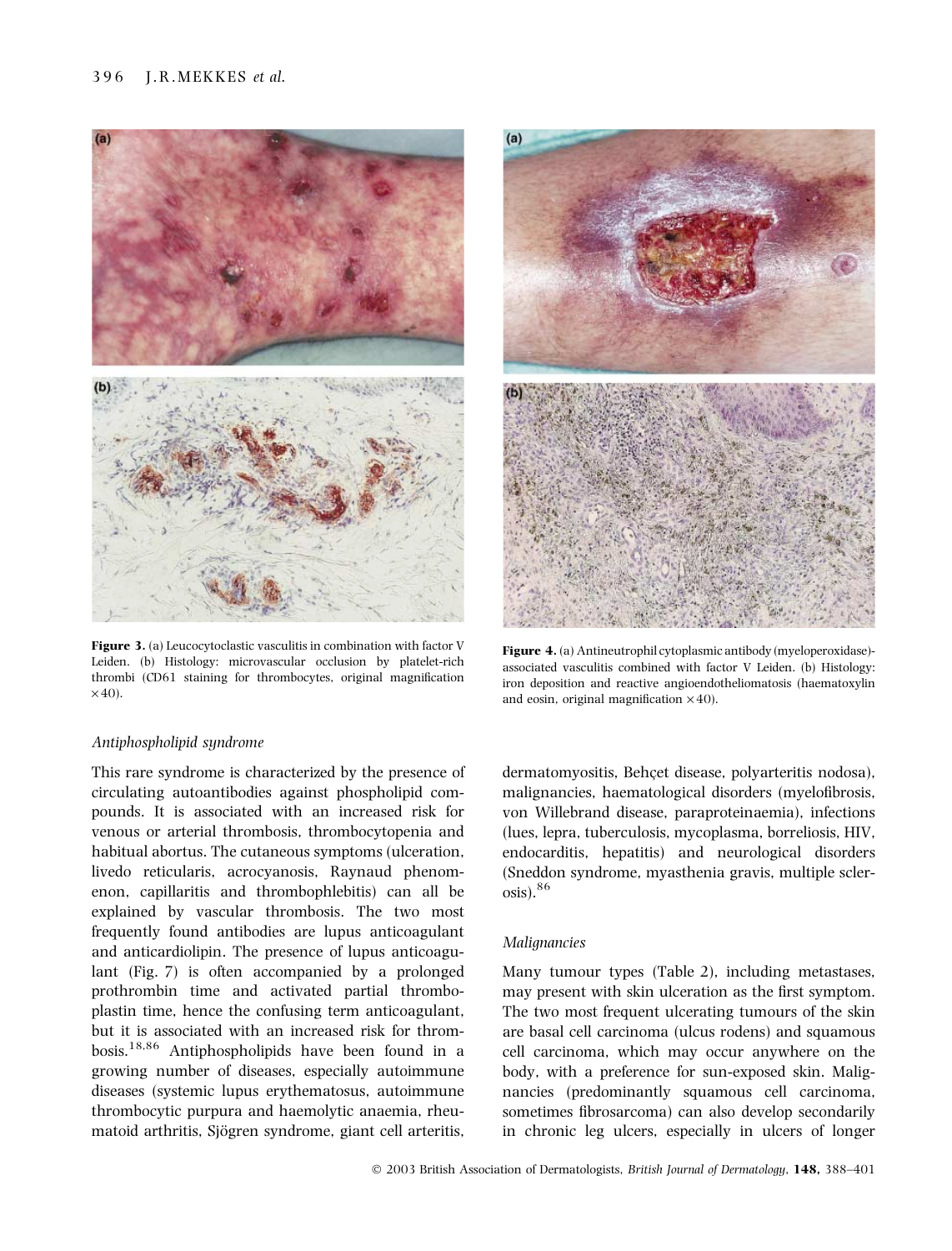

Figure 5. Schematic representation of the role of factor V Leiden in vascular thrombosis. In leucocytoclastic vasculitis, endothelial cells are damaged by leucocytes. The vascular damage initiates the coagulation cascade; prothrombin is converted to thrombin. Thrombin activates factors V and VII. Activated factors V and VII further accelerate the coagulation cascade, and a blood clot is formed. Coagulation is normally controlled by circulating antithrombin III, and locally by thrombomodulin, which is present in endothelial cells and binds thrombin. The thrombin–thrombomodulin complex activates protein C. Activated protein C (APC) is able to inactivate factor V, which will inhibit blood clot formation, but the mutant factor V Leiden ( $506R \rightarrow 506Q$ ) is resistant to inactivation by protein C (APC) resistant) and will further induce the coagulation cascade. Consequently, the local protection mechanism against thrombosis is not working adequately.

duration, probably as a consequence of the continuously increased cell division in and around the ulcer.

#### Ulcerating skin diseases

Several skin disorders present with ulceration as the first symptom (Table 2). The most impressive ulcerating dermatosis is pyoderma gangrenosum, which is often not recognized.<sup>87</sup> Pyoderma gangrenosum causes deep necrotic ulcers, usually with an elevated violaceous border, and the ulceration is progressive if left untreated. It may be provoked by wounding the skin, hence its occurrence around scars, anus praeter, and donor sites used for grafting the original lesions. The diagnosis is made on the clinical picture. The aetiology is unknown; it is associated with colitis ulcerosa and morbus Crohn, and many other internal diseases (arthritis, paraproteinaemia, myeloma, leukaemia, polycythaemia vera, paroxysmal nocturnal haemoglobinuria, lupus erythematosus, malignancies, hepatitis, Wegener granulomatosis, diabetes, Sneddon–Wilkinson disease, Behcet syndrome). Only treatment with sulphasalazine, prednisone, ciclosporin or other immunomodulatory drugs will stop the process.



Figure 6. Necrotic ulcer on the medial malleolus caused by hydrea (hydroxyurea).



Figure 7. Ulcers caused by lupus anticoagulant.

In some skin diseases ulceration is a common feature, e.g. vasculitis, panniculitis, periarteritis nodosa, erythema induratum (Bazin), <sup>88</sup> malignant atrophic papulosis,  $89$  calciphylaxis;  $90$  in other conditions ulceration may occur, e.g. scleroderma, lichen planus, necrobiosis lipoidica, insect bites, lymphoedema, lipoedema, erythromelalgia, <sup>91</sup> perniosis (chilblains), haemangioma, Stewart–Bluefarb syndrome.<sup>92</sup>

#### Klinefelter syndrome

Klinefelter syndrome (XXY karyotype) is associated with lower leg ulceration, mostly of venous origin. Recent studies suggest that an increased level of plasminogen activator inhibitor-1 is involved in the pathogenesis.  $93$ 

#### Diagnostic approach in patients with leg ulcers

The localization may give the first clue; venous leg ulcers predominantly occur in the gaiter area, above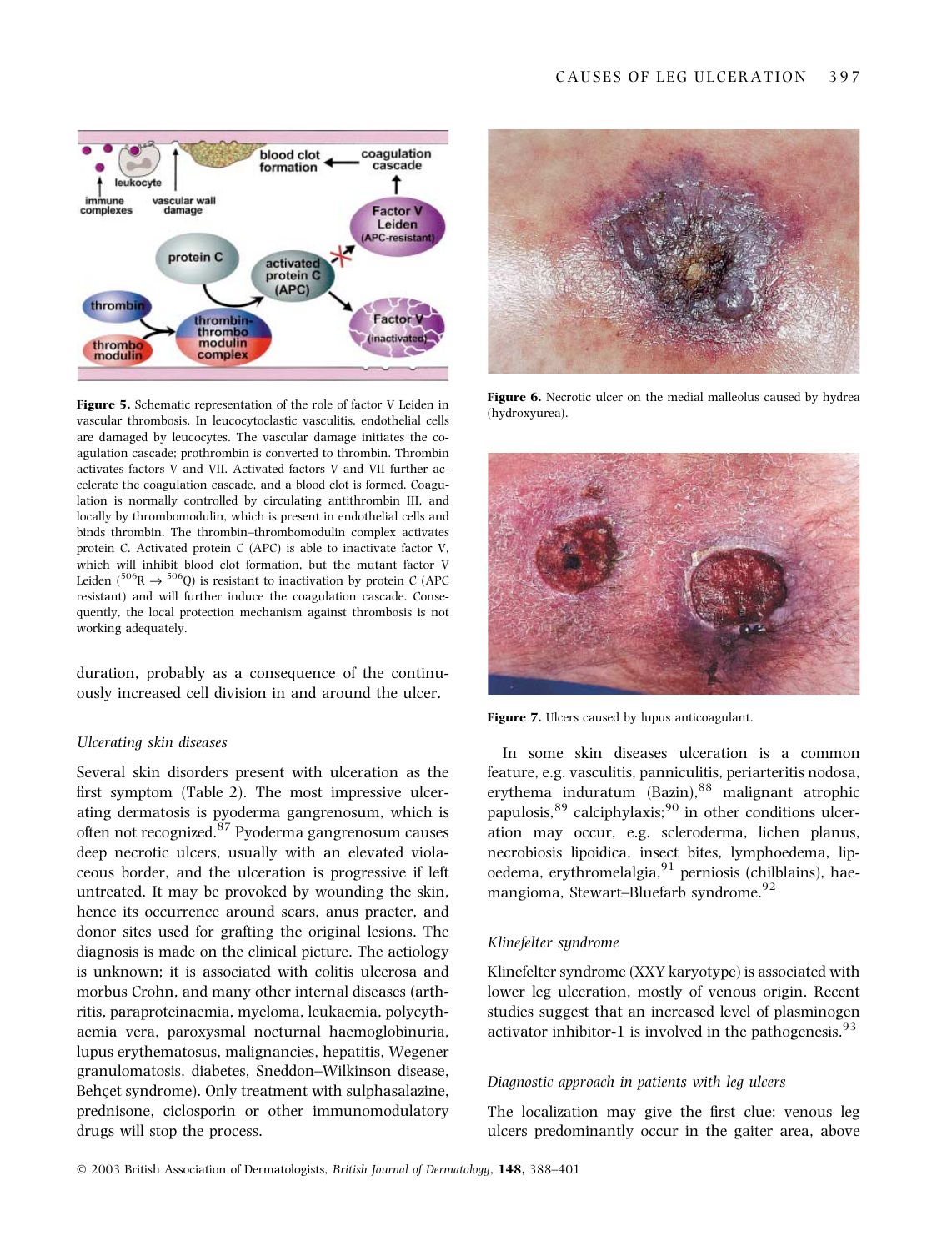the malleoli, arterial ulcers at the toes, on the shin and over pressure points, diabetic ulcers over pressure points, especially the distal metatarsal joints. $41$  Venous insufficiency can often be diagnosed without additional vascular investigations, on the presence of typical skin signs such as oedema, haemosiderin pigmentation, hyperkeratosis and atrophie blanche.

Suspicion of arterial disease requires a routine vascular work-up, starting with clinical examination, palpation of arteries, assessment of skin colour and temperature, and calculation of the ABPI for the arteria dorsalis pedis and tibialis posterior. In healthy subjects, the ABPI is around or above  $1.0$ , but an ABPI above  $0.8$  is still considered normal, and a safe threshold to apply compression therapy in venous leg ulcer patients.  $6,26,29$  An ABPI below 0.5 indicates arterial insufficiency.<sup>6</sup> If high systolic pressures are measured, one should consider the possibility that the arteries are difficult to compress due to calcium deposits. This can make the ABPI unreliable.  $6,29,30$ Toe pressure and transcutaneous oxygen pressure measurement, Duplex scanning and finally, diagnostic angiography, can complete the vascular work-up. A new diagnostic method is magnetic resonance angiography.

Diabetes is readily detected by routine laboratory investigations, which in the case of ulcer patients should include serum glucose (and, if elevated,  $HbA_{1c}$ , cholesterol and triglycerides, iron, haemoglobin, erythrocyte sedimentation rate and differential leucocyte counts. In the case of diabetes, neuropathy may be assessed by measuring the thresholds for perception of vibration (using a biothesiometer) and light touch (using Semmes–Weinstein monofilaments). And, although not as sensitive as MRI, plain radiography of bones suspected for osteomyelitis is useful.

An irregular border, black necrosis, erythema or bluish or purple discoloration of adjacent skin are suggestive for vasculitis. Histological examination of a skin specimen, taken from vital skin adjacent to the ulcer can confirm the diagnosis. Numerous specialized staining techniques are available to detect vascular pathology, microorganisms, malignancies, dermatological disorders or (metabolic) storage diseases. Therefore the pathologist should receive detailed information about the clinical problem and the differential options that are still open. If vasculitis is suspected, additional laboratory investigations (Table 3) should be performed to identify underlying disorders associated with vasculitis.

Table 3. Laboratory screening tests for vasculitis

| Urine analysis for proteinuria, haematuria, cylindruria         |  |  |  |  |  |
|-----------------------------------------------------------------|--|--|--|--|--|
| Routine and immunohistopathology of skin biopsies               |  |  |  |  |  |
| Erythrocyte sedimentation rate, haemoglobin, differential blood |  |  |  |  |  |
| count, kidney and liver function                                |  |  |  |  |  |
| Antinuclear antibodies, rheumatoid factor                       |  |  |  |  |  |
| Complement C4, circulating immune complexes                     |  |  |  |  |  |
| Paraproteins, immunoglobulin fractions                          |  |  |  |  |  |
| Antineutrophil cytoplasmic antibodies                           |  |  |  |  |  |
| Serological tests and cultures for underlying infections        |  |  |  |  |  |
|                                                                 |  |  |  |  |  |

|  | <b>Table 4.</b> Laboratory screening tests for clotting disorders |  |  |  |  |
|--|-------------------------------------------------------------------|--|--|--|--|
|--|-------------------------------------------------------------------|--|--|--|--|

Activated partial thromboplastin time Prothrombin time Thrombin time Factor V (Leiden) mutation  $(^{506}\mathrm{R} \rightarrow ^{506}\mathrm{Q})$ Factor II (prothrombin) mutation ( $^{20210}$ G  $\rightarrow$   $^{20210}$ A) Antithrombin III Protein C and protein S Lupus anticoagulant Anticardiolipin

Clinical signs of a hypercoagulable state, such as repeated thrombophlebitis or unexplained thrombosis at young age, are an indication for screening for clotting disorders (Table 4). Whether all patients with skin necrosis caused by vasculitis should be screened routinely for hypercoagulability needs to be further documented in larger patient series. It seems wise to consider the possibility of its existence, and this also pertains to the other relatively rare conditions listed in Table 2.68–70,76,81–104

In interpreting Table 2, one should realize that the majority (90–95%) of ulcers are venous, arterial, diabetic, or of mixed aetiology, and that the other conditions are rare. They should be taken into consideration only if an ulcer cannot be categorized under one of the common causes (Table 1), or fails to respond to adequate treatment, or in case of additional suggestive clinical signs or laboratory abnormalities.

With good knowledge of the large differential diagnosis of leg ulceration, and with the efforts and the specialized skills of all specialities involved, the expanding diagnostic and technical possibilities, and the enormous arsenal of wound care products available to us, including the new biotechnologybased products such as cultured skin and growth factors, it should be possible to overcome or at least control the burden of leg ulceration in our ageing population.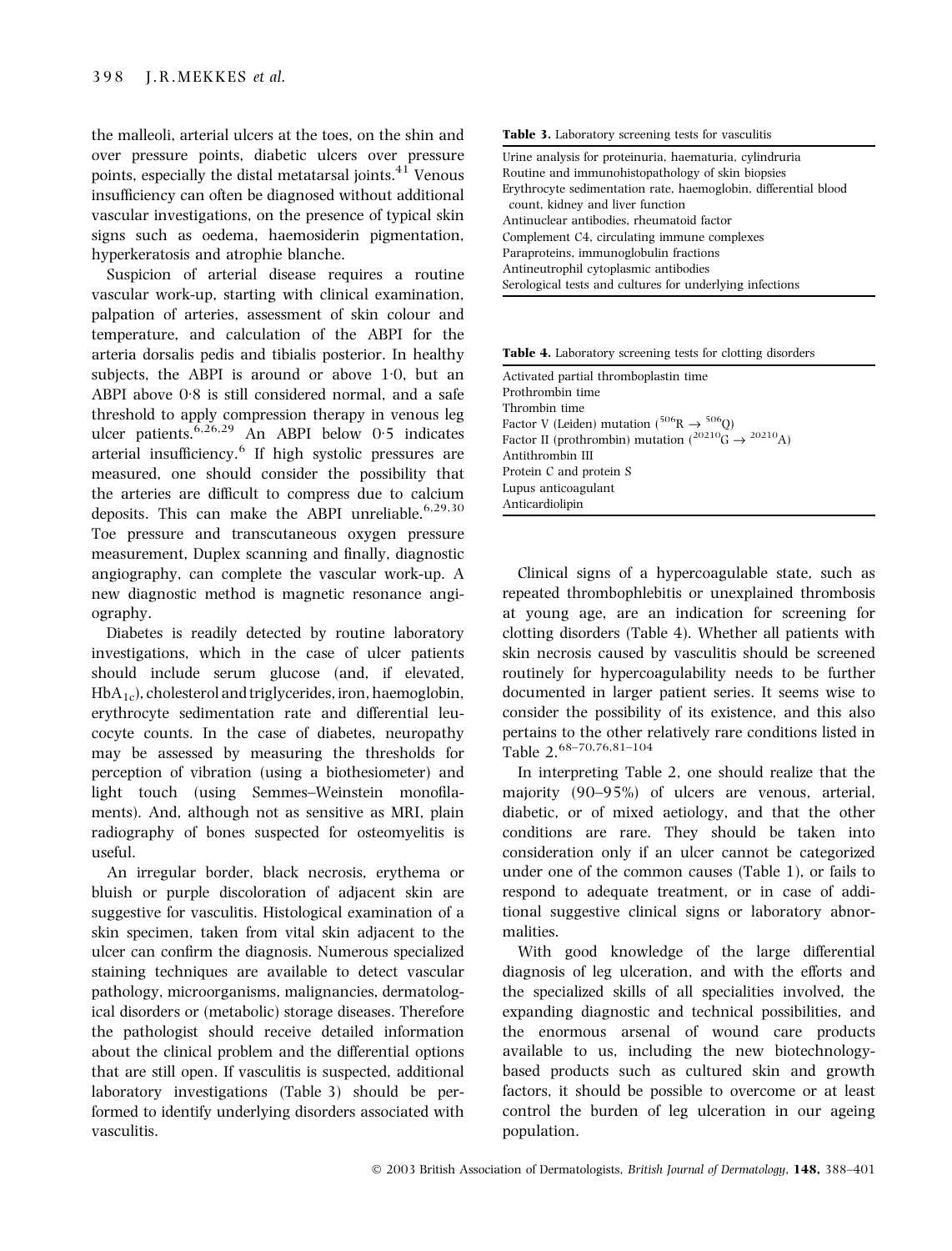# References

- 1 Ryan TJ. The epidemiology of leg ulcers. In. Leg Ulcers: Diagnosis and Treatment (Westerhof W, ed.). Amsterdam: Elsevier Science Publishers BV, 1993: 19–27.
- 2 Baker SR, Stacey MC, Jopp-McKay AG et al. Epidemiology of chronic venous ulcers. Br J Surg 1991; 78: 864–7.
- 3 Margolis DJ, Bilker W, Santanna J, Baumgarten M. Venous leg ulcer: incidence and prevalence in the elderly. J Am Acad Dermatol 2002; 46: 381–6.
- 4 Liedberg E, Persson BM. Increased incidence of lower limb amputation for arterial occlusive disease. Acta Orthop Scand 1983; 54: 230–4.
- 5 Bello YM, Phillips TJ. Management of venous ulcers. J Cutan Med Surg 1998; 3: 6–12.
- 6 Valencia IC, Falabella A, Kirsner RS, Eaglstein WH. Chronic venous insufficiency and venous leg ulceration. J Am Acad Dermatol 2001; 44: 401–21.
- 7 Leng GC, Davis M, Baker D. Bypass surgery for lower leg ischemia (Cochrane Review). In: The Cochrane Library, Issue 1. Oxford: Update Software, 2001.
- 8 Shaw JE, Boulton AJ. The pathogenesis of diabetic foot problems: an overview. Diabetes 1997; 46 (Suppl. 2): 58–61.
- 9 Frykberg RG. Epidemiology of the diabetic foot: ulcerations and amputations. Adv Wound Care 1999; 12: 139–41.
- 10 Partsch H. Investigations on the pathogenesis of venous leg ulcers. Acta Chir Scand 1988; 554 (Suppl. 1): 25–9.
- 11 Jünger M, Steins A, Hahn M, Häfner HM. Microcirculatory dysfunction in chronic venous insufficiency (CVI). Microcirculation 2000; 7 (Suppl.): 3–12.
- 12 Leu HJ. Morphology of chronic venous insufficiency—light and electron microscopic examinations. Vasa 1991; 20: 330–42.
- 13 Thomas PRS, Nash GB, Dormandy JA. White cell accumulation in dependent legs of patients with venous hypertension: a possible mechanism for trophic changes in the skin. Br Med J 1988; 296: 1693–5.
- 14 Mani R, White JE, Barrett DF, Weaver PW. Tissue oxygenation, venous ulcers and fibrin cuffs. *J R Soc Med* 1989; **82**: 345–6.
- 15 Ernst E, Matrai A, Vinnemeier E, Marshall M. Blood rheology in post-thrombotic syndrome—a pilot study. Phlebology 1986; 3: 181–3.
- 16 Peus D, Heit JA, Pittelkow MR. Activated protein C resistance caused by factor V gene mutation: common coagulation defect in chronic venous leg ulcers? J Am Acad Dermatol 1997; 36: 616-20.
- 17 Maessen-Visch MB, Hamulyak K, Tazelaar DJ et al. The prevalence of Factor V Leiden mutation in patients with leg ulcers and venous insufficiency. Arch Dermatol 1999; 135: 41–4.
- 18 Fink AM, Kottas-Heidelberg A, Mayer W et al. Lupus anticoagulant and venous ulceration. Br J Dermatol 2002; 146: 308– 10.
- 19 Falanga V, Eaglstein W. The 'trap' hypothesis of venous ulceration. Lancet 1993; 341: 1006–8.
- 20 Vanscheidt W, Laaff H, Weiss J. Immunohistochemical investigation of dermal capillaries in chronic venous insufficiency. Acta Derm Venereol 1991; 71: 17–19.
- 21 Mekkes JR, Westerhof W. Venous ulceration. Lancet 1993; 342: 121–2.
- 22 Phillips TJ. Chronic cutaneous ulcers: etiology and epidemiology. J Invest Dermatol 1994; 102 (Suppl.): 38–41.
- 23 Renton EJ. Pharmacological treatments of venous leg ulcers. J Wound Care 1999; 8: 195–7.
- 24 Miller OF 3rd, Phillips TI. Leg ulcers. *I Am Acad Dermatol* 2000: 43 (1 Part; 1): 91–5.
- 25 Schonfeld WH, Villa KF, Fastenau JM et al. An economic assessment of Apligraf (Graftskin) for the treatment of hard-to-heal venous leg ulcers. Wound Repair Regen 2000; 8: 251–7.
- 26 Vowden K, Vowden P. Managing leg ulcers: a review of the clinical guidelines. Nurs Times 2000; 96: 19–20.
- 27 Cullum N, Nelson EA, Fletcher AW, Sheldon TA. Compression for venous leg ulcers (Cochrane Review). In: The Cochrane Library, Issue 1. Oxford: Update Software, 2001.
- 28 Meyer FJ, Burnand KG, Lagatolla NRF, Eastham D. Randomized clinical trial comparing the efficacy of two bandaging regimens in the treatment of venous leg ulcers. Br J Surg 2002; 89: 40–4.
- 29 Wutschert R, Bounameaux H. Predicting healing of arterial leg ulcers by means of segmental systolic pressure measurements. Vasa 1998; 27: 224–8.
- 30 Mackaay AJ, Beks PJ, Dur AH et al. The distribution of peripheral vascular disease in a Dutch Caucasian population: comparison of type II diabetic and non-diabetic subjects. Eur J Vasc Endovasc Surg 1995; 9: 170–5.
- 31 Abidia A, Hardy SC. Surgery for deep venous incompetence (Cochrane Review). In: The Cochrane Library, Issue 1. Oxford: Update Software, 2001.
- 32 Gloor B, Largiader J. Surgical reconstruction of incompetent deep valves. Eur J Vasc Surg 1997; 13: 98-100.
- 33 Gloviczki P. Subfascial endoscopic perforator vein surgery: indications and results. Vasc Med 1999; 4: 173–80.
- 34 Jull AB, Waters J, Aroll B. Oral pentoxifylline for treating venous leg ulcers (Cochrane Review). In: The Cochrane Library, Issue 1. Oxford: Update Software, 2001.
- 35 Clement DL. Venous ulcers reappraisal: insights from an international task force. J Vasc Res 1999; 36 (Suppl. 1): 42–7.
- 36 Mol MAE, Westerhof W, Nanninga PB et al. Grafting of venous leg ulcers: an intra-individual comparison between cultured skin equivalents and full thickness punches. J Am Acad Dermatol 1991; 24: 77–82.
- 37 Sabolinski ML, Alvarez O, Auletta M et al. Cultured skin as 'smart material' for healing wounds: experience in venous leg ulcers. Biomaterials 1997; 17: 311–20.
- 38 Falanga V, Margolis D, Alvarez O et al. Rapid healing of venous ulcers and lack of clinical rejection with an allogeneic cultured human skin equivalent. Arch Dermatol 1998; 134: 293–300.
- 39 Jones JE, Nelson EA. Skin grafting for venous leg ulcers (Cochrane Review). In: The Cochrane Library, Issue 1. Oxford: Update Software, 2001.
- 40 Dormandy JA, Stock G (eds). Critical Leg Ischemia—its Pathophysiology and Management. Berlin: Springer-Verlag, 1990: 7–16.
- 41 London NJ, Donnely R. ABC of arterial and venous disease. Ulcerated lower limb. Br Med J 2000; 320: 1589–91.
- 42 Cleveland TJ, Gaines P. Stenting in peripheral vascular disease. Hosp Med 1999; 60: 630–2.
- 43 Wixon CL, Mills JL, Westerband A et al. An economic appraisal of lower extremity bypass graft maintenance. J Vasc Surg 2000; 32: 1–12.
- 44 Eneroth M, Apelqvist J, Troeng T, Persson BM. Operations total hospital stay and costs of critical leg ischemia. A populationbased longitudinal outcome study of 321 patients. Acta Orthop Scand 1996; **67**: 459-65.
- 45 Turunen MP, Hiltunen MO, Yla-Herttuala S. Gene therapy for angiogenesis, restenosis, and related diseases. Exp Gerontol 1999; 34: 567–74.
- 46 Reiber GE, Lipsky BA, Gibbons GW. The burden of diabetic foot ulcers. Am J Surg 1998; 176 (Suppl. 2A): 5–10.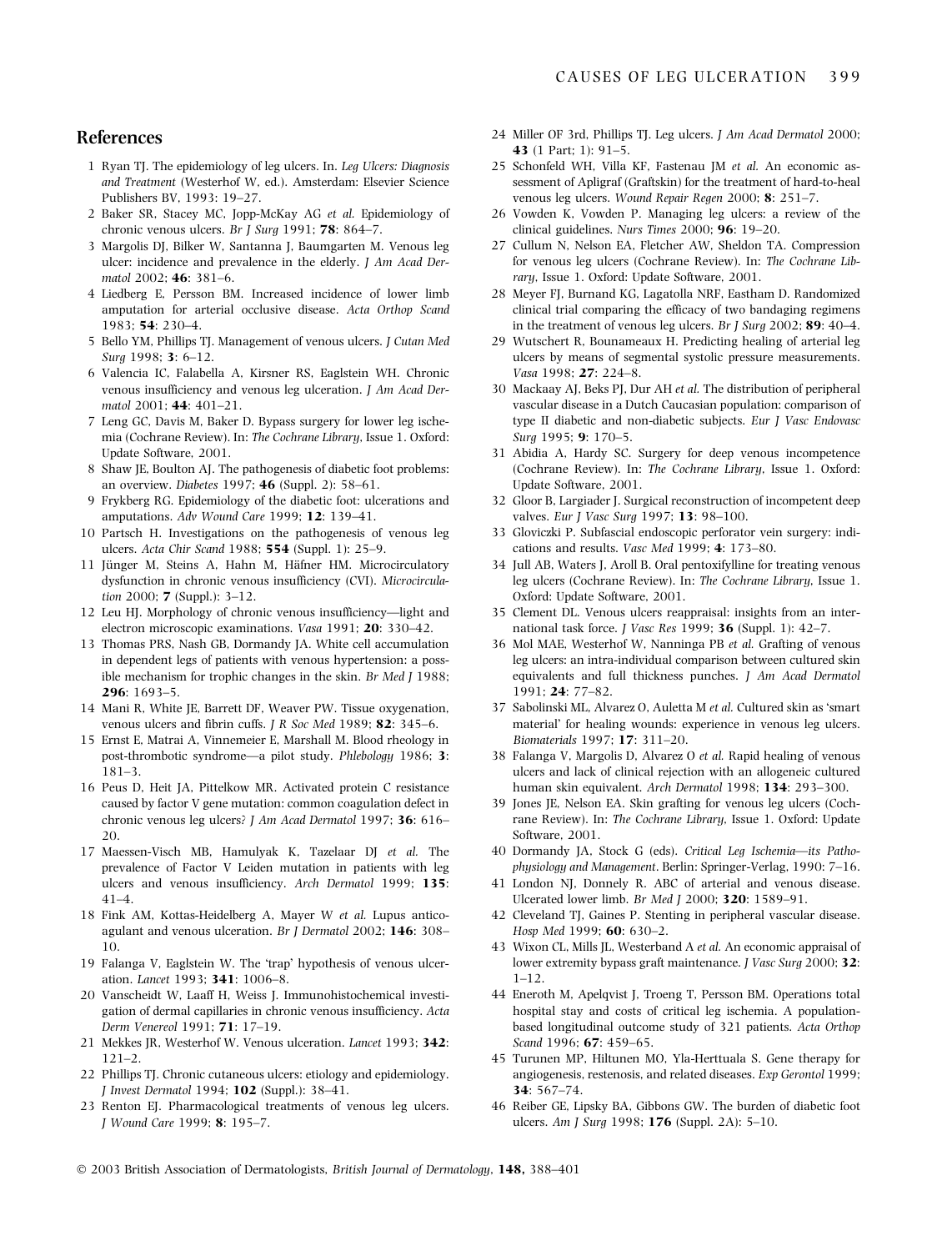- 47 Apelqvist J, Tennvall GR, Persson U, Larsson J. Diabetic foot ulcers in a multidisciplinary setting: an economic analysis of primary healing and healing without amputation. J Int Med 1994; 235: 463–71.
- 48 Tennvall GR, Apelqvist J, Eneroth M. Costs of deep foot infections in patients with diabetes mellitus. Pharmacoeconomics 2000; 18: 225–38.
- 49 Sumpio BE. Foot ulcers. N Engl J Med 2000; 343: 787–93.
- 50 Pecaro RE, Reiber GE, Burgess EM. Pathways to diabetic limb amputation: basis for prevention. Diabetes Care 1990; 13: 513– 21.
- 51 Logerfo FW, Coffman JD. Vascular and microvascular disease of the foot in diabetes. N Engl J Med 1984; 311: 1615–19.
- Singer AJ, Clark RAF. Cutaneous wound healing. N Engl J Med 1999; 341: 738–46.
- 53 Loots MAM, Lamme EN, Zeegelaar JE et al. Differences in cellular infiltrate and extracellular matrix of chronic diabetic and venous ulcers versus acute wounds. J Invest Dermatol 1998; 111: 850–7.
- 54 American Diabetes Association. Consensus development conference on diabetic foot wound care. Diabetes Care 1999; 22: 1354– 60.
- 55 Steed DL, Donohoe D, Webster MW, Lindsley L. Effect of extensive debridement and treatment on the healing of diabetic foot ulcers. Diabetic Ulcer Study Group. J Am Coll Surg 1996; 183: 61–4.
- 56 Horch RE, Munster AM, Achauer BM. Cultured Human Keratinocytes and Tissue Engineered Substitutes. Stuttgart: George Thieme Verlag, 2001.
- 57 Caputo GM, Cavanagh PR, Ulbrecht JS et al. Assessment and management of foot disease in patients with diabetes. N Engl J Med 1994; 331: 854–60.
- 58 Steed DL. Clinical evaluation of recombinant human plateletderived growth factor for the treatment of lower extremity diabetic ulcers. Diabetic Ulcer Study Group. J Vasc Surg 1995;  $21 \cdot 71 - 8$
- 59 Cough A, Clapperton M, Rolando N et al. Randomised placebocontrolled trial of granulocyte-colony stimulating factor in diabetic foot infection. Lancet 1997; 350: 855–9.
- 60 Gentzkow GD, Iwasaki SD, Hershon KS et al. Use of Dermagraft, a cultured human dermis, to treat diabetic foot ulcers. Diabetes Care 1996; 19: 350–4.
- 61 Veves A, Falanga V, Armstrong DG, Sabolinski ML. Graftskin a human skin equivalent, is effective in the management of noninfected neuropathic diabetic foot ulcers. A prospective randomized multicenter clinical trial. Diabetes Care 2001; 24: 290–5.
- 62 The Diabetes Control and Complications Trial Research Group. The effect of intensive treatment of diabetes on the development and progression of long-term complications in insulin-dependent diabetes mellitus. N Engl J Med 1993; 329: 977-86.
- 63 Jaremko J, Rorstad O. Advances towards the implantable artificial pancreas for treatment of diabetes. Diabetes Care 1998; 21: 444–50.
- 64 Bergquist S, Frantz R. Pressure ulcers in community-based older adults receiving home health care. Prevalence, incidence, and associated risk factors. Adv Wound Care 1999; 12: 339–51.
- 65 EPUAP. Guidelines, on the Prevention and Treatment of Pressure Ulcers. Oxford: European Pressure Ulcer Advisory Panel, 1998.
- 66 Bours GJJW, Halfens RJG, Abu-Saad HH, Grol RTPM. Prevalence prevention, and treatment of pressure ulcers: descriptive study in 89 institutions in the Netherlands. Res Nurs Health 2002; 25: 99–110.
- 67 Lipsky BA. Osteomyelitis of the foot in diabetic patients. Clin Infect Dis 1997; 25: 1318–66.
- 68 Carrascosa JM, Ribera M, Bielsa I et al. Bacillary angiomatosis presenting as a malleolar ulcer. Arch Dermatol 1995; 131: 963–4.
- 69 Laochumroonvorapong P, DiCostanzo DP, Wu H et al. Disseminated histoplasmosis presenting as pyoderma gangrenosum-like lesions in a patient with acquired immunodeficiency syndrome. Int J Dermatol 2001; 40: 518–21.
- 70 Robinson DC, Adriaans B, Hay RJ, Yesudian P. The clinical and epidemiologic features of tropical ulcer (tropical phagedenic ulcer). Int J Dermatol 1988; 27: 49–53.
- 71 Jenette JC, Falk R, Andrassy K et al. Nomenclature of systemic vasculitides. Proposal of an international consensus conference. Arthritis Rheum 1994; 37: 187–92.
- 72 Lotti T, Ghersetich I, Comacchi C, Jorizzo JL. Cutaneous smallvessel vasculitis. J Am Acad Dermatol 1998; 39: 667-87.
- 73 Irvine AD, Bruce IN. Microscopic polyangiitis. Delineation of a cutaneous-limited variant associated with antimyeloperoxidase autoantibody. Arch Dermatol 1997; 133: 474–7.
- 74 Niles JL. Antineutrophil cytoplasmic antibodies in the classification of vasculitis. Annu Rev Med 1996; 47: 303–13.
- 75 Diehm C. Effects of beta-adrenergic blocking drugs on arterial blood flow. Vasa 1984; 13: 201–6.
- 76 Graves JW, Morris JC. Martorell's hypertensive leg ulcer: case report and concise review of the literature. J Hum Hypertens 2001; 15: 279–83.
- 77 McRorie ER, Jobanputra P, Ruckley CV, Nuki G. Leg ulceration in rheumatoid arthritis. Br J Rheumatol 1994; 33: 1078–84.
- 78 Pun YLW, Barraclough DRE, Muirden KD. Leg ulcers in rheumatoid arthritis. Med I Aust 1990: 153: 585-7.
- 79 Mittag M, Beckheinrich P, Haustein UF. Systemic sclerosis-related Raynaud's phenomenon: effects of iloprost infusion therapy on serum cytokine, growth factor and soluble adhesion molecule levels. Acta Derm Venereol 2001; 81: 294–7.
- 80 Scorza R, Caronni M, Mascagni B et al. Effects of long-term cyclic iloprost therapy in systemic sclerosis with Raynaud's phenomenon. A randomized, controlled study. Clin Exp Rheumatol 2001; 19: 503–8.
- 81 Solovey A, Lin Y, Browne P et al. Circulating activated endothelial cells in sickle cell anemia. N Engl J Med 1997; 337: 1584– 90.
- 82 Marechal V, De Maistre E, Barbaud A et al. Activated protein C resistance and cardiolipin antibodies in leg ulcers. Ann Dermatol Venereol 2000; 127: 585–9.
- 83 Hackenjos K, Bek M, Schopf E, Vanscheidt W. Recurrent ulcerations on both legs since early childhood due to a factor V gene mutation. Dermatology 1997; 194: 297–8.
- 84 Kulthanan K, Krudum T, Pintadit P et al. Chronic leg ulcers associated with hereditary protein S deficiency. Int J Dermatol 1997; 39: 198–212.
- 85 Best PJ, Daoud MS, Pittelkow MR, Petitt RM. Hydroxyurea-induced leg ulceration in 14 patients. Ann Intern Med 1998; 128: 29–32.
- 86 Nahass GT. Antiphospholipid antibodies and the antiphospholipid antibody syndrome. J Am Acad Dermatol 1997; 36: 149–68.
- 87 Hafner J, Trueb RM. Management of vasculitic leg ulcers and pyoderma gangrenosum. Curr Probl Dermatol 1999; 27: 277–85.
- 88 Ollert MW, Thomas P, Korting HC et al. Erythema induratum of Bazin. Evidence of T-lymphocyte hyperresponsiveness to purified protein derivative of tuberculin: report of two cases and treatment. Arch Dermatol 1993; 129: 469–73.